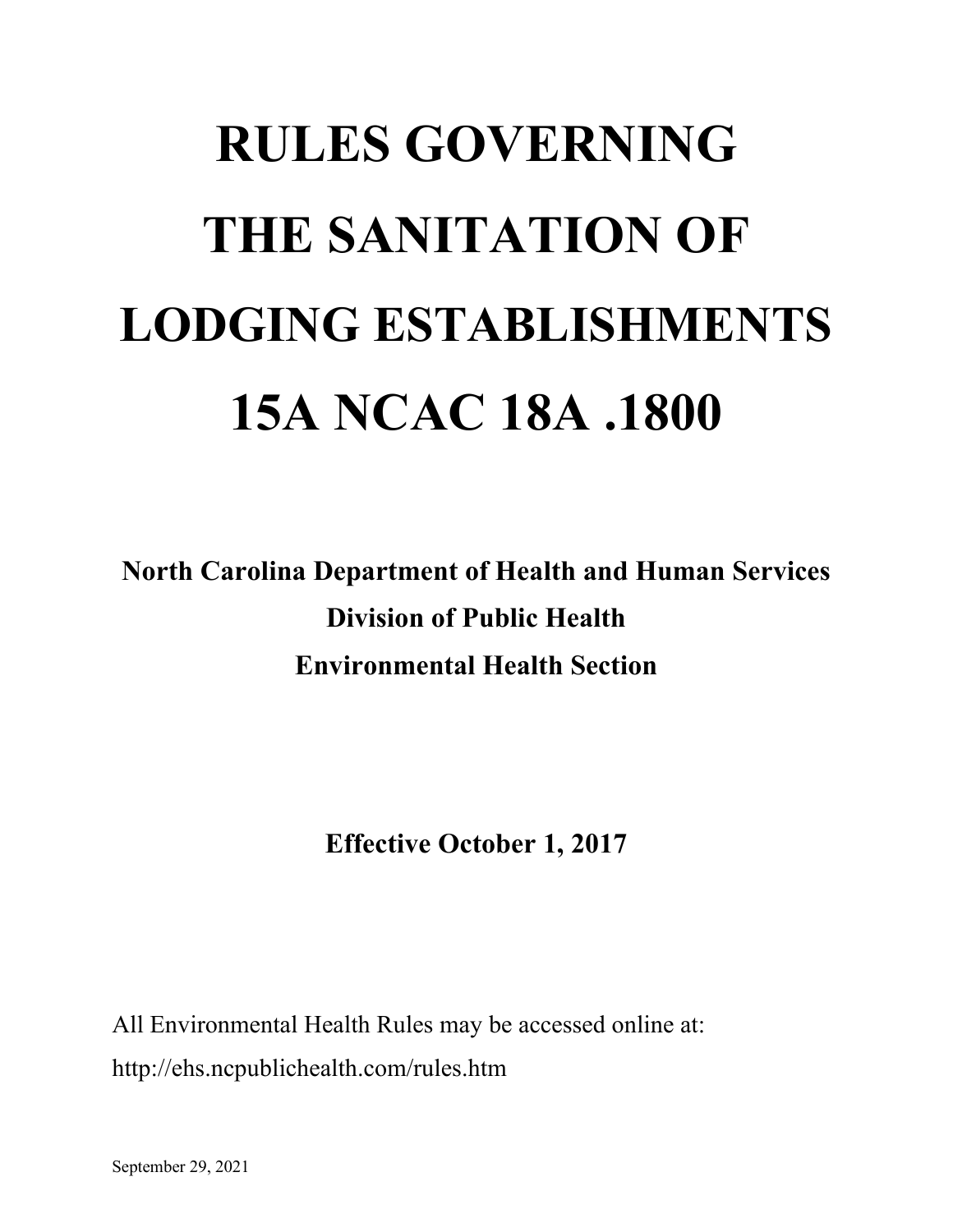# **SECTION .1800 - SANITATION OF LODGING PLACES**

| 15A NCAC 18A .1801        | <b>DEFINITIONS</b>                             |
|---------------------------|------------------------------------------------|
| 15A NCAC 18A .1802        | <b>PERMITS</b>                                 |
| 15A NCAC 18A .1803        | PUBLIC DISPLAY OF GRADE CARD                   |
| 15A NCAC 18A .1804        | <b>INSPECTIONS</b>                             |
| 15A NCAC 18A .1805        | <b>INSPECTION FORMS</b>                        |
| 15A NCAC 18A .1806        | <b>GRADING</b>                                 |
| 15A NCAC 18A .1807        | <b>APPROVED LODGING ESTABLISHMENTS</b>         |
| <b>15A NCAC 18A .1808</b> | <b>LOBBY: HALLS: STAIRS: AND VENDING AREAS</b> |
| 15A NCAC 18A .1809        | <b>LAVATORIES AND BATHS</b>                    |
| <b>15A NCAC 18A .1810</b> | <b>WATER SUPPLY</b>                            |
| 15A NCAC 18A .1811        | <b>DRINKING WATER FACILITIES</b>               |
| <b>15A NCAC 18A .1812</b> | <b>GUESTROOMS</b>                              |
| 15A NCAC 18A .1813        | STORAGE AND LAUNDRY FACILITIES                 |
| <b>15A NCAC 18A .1814</b> | DISPOSAL OF GARBAGE AND TRASH: PREMISES        |
| 15A NCAC 18A .1815        | <b>SEVERABILITY</b>                            |

*History Note: Authority G.S. 130A-248; Eff. February 1, 1976; Readopted Eff. December 5, 1977; Amended Eff. April 1, 1997; August 1, 1996; January 1, 1996; April 1, 1992; September 1, 1990; December 1, 1988; March 1, 1988; July 1, 1986; June 30, 1980; September 1, 1979; Temporary Amendment Eff. June 22, 1998; Temporary Amendment Expired March 12, 1999; Temporary Amendment Eff. March 18, 1999; Temporary Amendment Eff. January 31, 2000; Amended Eff. November 1, 2006; September 1, 2002; April 1, 2001; August 1, 2000; Repealed Eff. October 1, 2017.*

# **15A NCAC 18A .1816 REFERENCE RULES**

*History Note: Authority G.S. 130A-248; Eff. February 1, 1976; Amended Eff. July 1, 1977; Readopted Eff. December 5, 1977; Amended Eff. June 10, 1978;*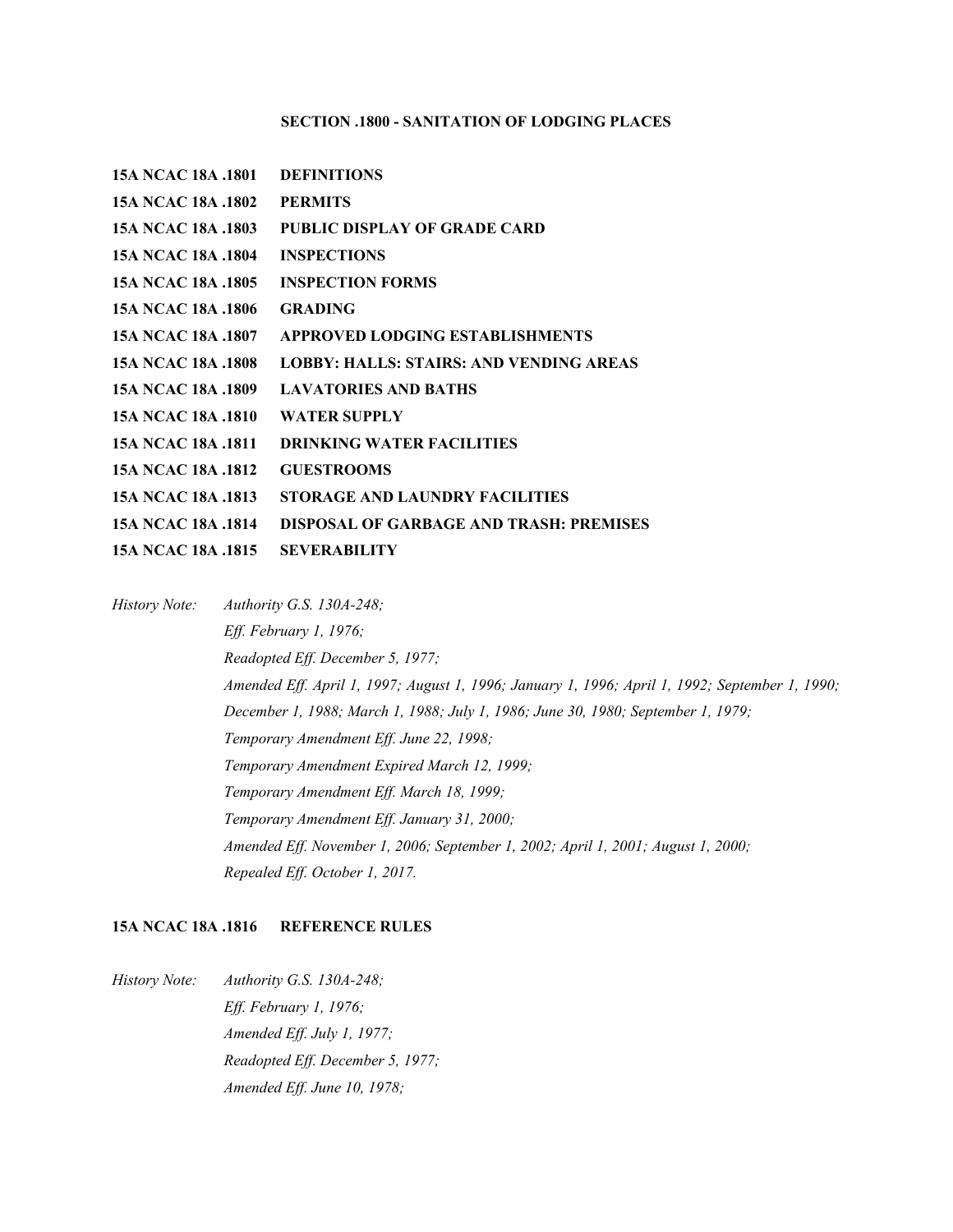*Repealed Eff. September 1, 1990.*

## **15A NCAC 18A .1817 APPEALS PROCEDURE**

*History Note: Authority G.S. 130A-248; Eff. February 1, 1987; Amended Eff. September 1, 1990; Repealed Eff. October 1, 2017.*

## **15A NCAC 18A .1818 PLAN REVIEW**

*History Note: Authority G.S. 130A-248; Eff. August 1, 1990; Amended Eff. January 1, 1996; Repealed Eff. October 1, 2017.*

## **SUBCHAPTER 18A - SANITATION**

#### **SECTION .1800 - SANITATION OF LODGING PLACES**

#### **15A NCAC 18A .1821 DEFINITIONS**

The following definitions shall apply throughout this Section:

- (1) "Accredited Program"
	- (a) "Accredited program" means a food protection manager certification program that has been evaluated and listed by an accrediting agency as conforming to national standards for organizations that certify individuals.
	- (b) "Accredited program" refers to the certification process and is a designation based upon an independent evaluation of factors such as the sponsor's mission; organizational structure; staff resources; revenue sources; policies; public information regarding program scope, eligibility requirements, re-certification, discipline, and grievance procedures; and test development and administration.
	- (c) "Accredited program" does not refer to training functions or educational programs.
- (2) "Adulterated" has the meaning stated in the Federal Food, Drug, and Cosmetic Act, 402, 21 U.S.C. 342, which is hereby incorporated by reference, including subsequent amendments and Editions and which can be accessed free of charge at https://www.gpo.gov/fdsys/pkg/USCODE-2010 title21/html/USCODE-2010-title21-chap9-subchapIV-sec342.htm.
- (3) "Approved" means acceptable to the regulatory authority based upon a determination of conformity with principles, practices, and generally recognized standards that protect public health.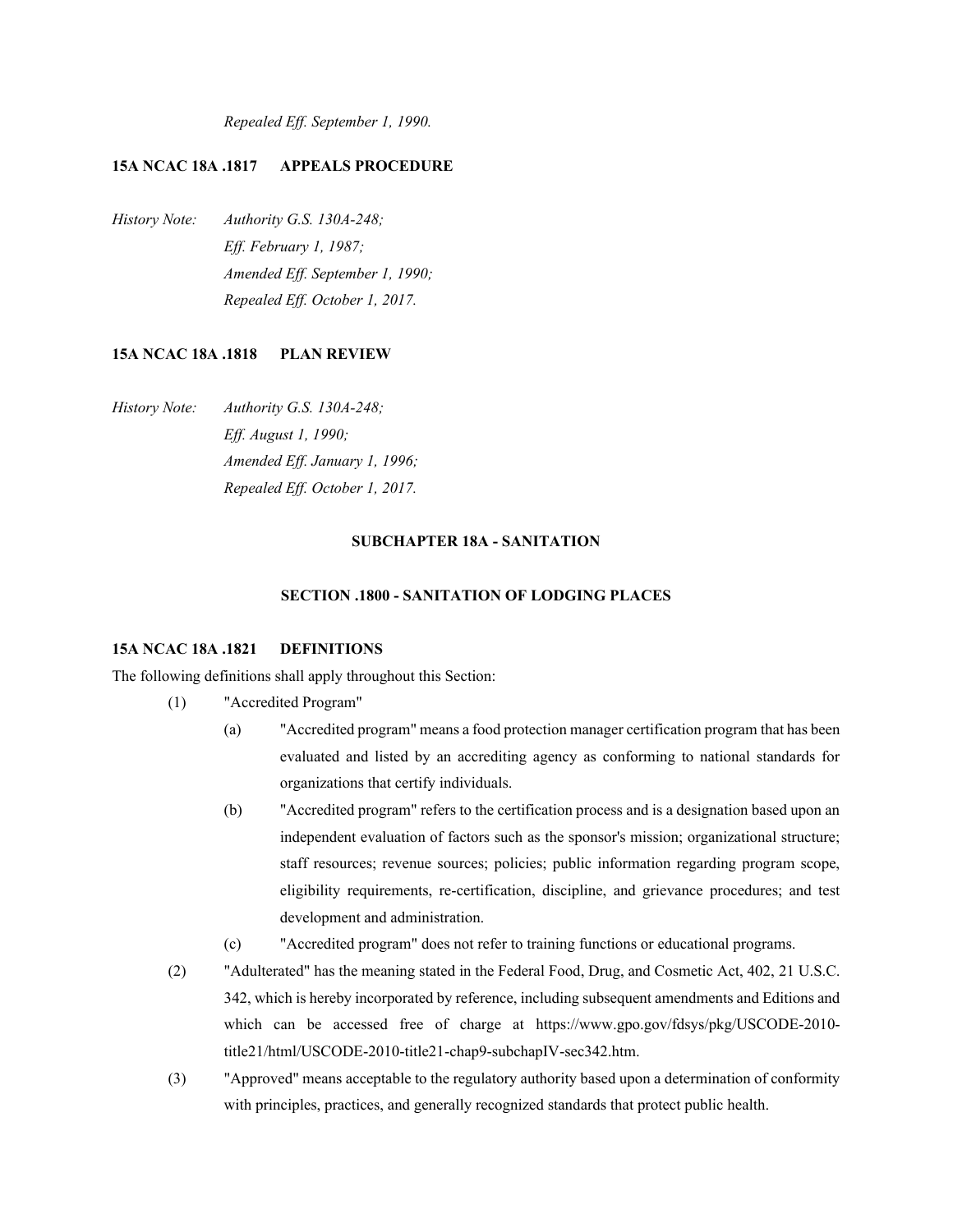- (4) "Bed and Breakfast Home" means bed and breakfast home as defined in G.S. 130A-247(5a).
- (5) "Bed and Breakfast Inn" means bed and breakfast inn as defined in G.S. 130A-247(6).
- (6) "CFR" means Code of Federal Regulations.
- (7) "Clean" means washed and free from dirt, marks, or unwanted matter.
- (8) "Department" means the North Carolina Department of Health and Human Services.
- (9) "Employee" means the permit holder, person in charge, food employee, person having supervisory or management duties, person on the payroll, family member, volunteer, person performing work under contractual agreement, or other person working in a lodging establishment.
- (10) "Equipment" means an article that is used in the operation of a lodging establishment such as a freezer, grinder, hood, ice machine, water fountain, meat block, mixer, oven, reach-in refrigerator, scale, sink, slicer, stove, table, temperature measuring device for ambient air, vending machine, or warewashing machine.
- (11) "Food" means a raw, cooked, or processed edible substance, ice, beverage, or ingredient used or intended for use or for sale in whole or in part for human consumption, or chewing gum.
- (12) "Food-contact surface" means:
	- (a) A surface of equipment or a utensil with which food normally comes into contact; or
	- (b) A surface of equipment or a utensil from which food may drain, drip, or splash:
		- (i) Into a food product; or
		- (ii) Onto a surface normally in contact with food.
- (13) "Food employee" means an individual working with unpackaged food, food equipment or utensils, or food-contact surfaces.
- (14) "Furnishings" means furniture, fittings, window coverings, and other accessories, including decorative accessories.
- (15) "Good Repair" means equipment and utensils shall be maintained in a state of repair and condition that meets the requirements specified under Parts 4-1 and 4-2 of the Food Code as incorporated by reference in Rule 15A NCAC 18A .2650.
- (16) "Guest Rooms" means the accommodations or designated areas for persons who pay for the services of the lodging establishment, such as bedrooms, suite areas, and bathrooms.
- (17) "Handwashing sink" means a lavatory, basin, or vessel for washing, a washbasin, or a plumbing fixture placed for use in personal hygiene and designed for the washing of the hands. This includes an automatic handwashing facility.
- (18) "Kitchenware" means food preparation and storage utensils.
- (19) "Linen" means fabric items such as bedding, towels, cloth hampers, cloth napkins, table cloths, wiping cloths, and work garments including cloth gloves.
- (20) "Lodging establishment" means all hotels, motels, inns, tourist homes, and other places providing lodging accommodations for pay. Facilities described in G.S. 130A-250 (1) through (5) shall not be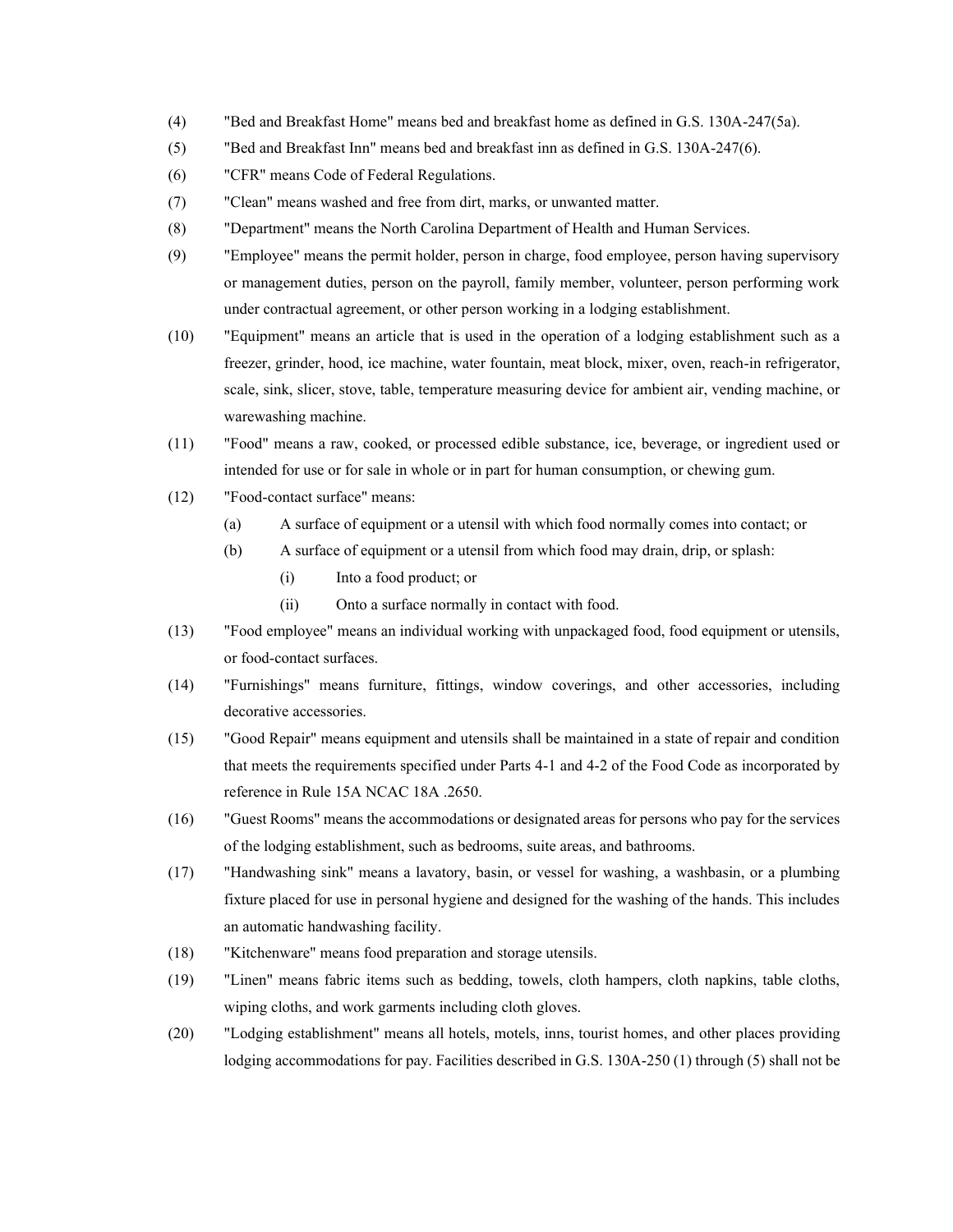regulated as "lodging establishment." For the purposes of this Section, the term "lodging establishment" also includes bed and breakfast homes and bed and breakfast inns.

- (21) "mg/L" means milligrams per liter, which is the metric equivalent of parts per million (ppm).
- (22) "Packaged" means bottled, canned, cartoned, bagged, or wrapped, whether packaged in a food establishment or a food processing plant.
- (23) "Permit" means the document issued by the regulatory authority that authorizes a person to operate a lodging establishment.
- (24) "Permit Holder" means:
	- (a) The person in charge who resides in and owns or rents the bed and breakfast home or bed and breakfast inn.
	- (b) The legal entity responsible for the operation of the lodging establishment, such as the owner, the owner's agent, or other person.
- (25) "Person" means person as defined in G.S. 130A-2(7).
- (26) "Person in charge" means the individual present at a lodging establishment who is responsible for the operation at the time of inspection.
- (27) "Physical facilities" means the structure and interior surfaces of a lodging establishment, including furnishings and accessories such as soap and towel dispensers and attachments, such as light fixtures and heating or air conditioning system vents.
- (28) "Poisonous or toxic materials" means substances that are not intended for ingestion and are included in four categories:
	- (a) Cleaners and sanitizers, which include cleaning and sanitizing agents and agents such as caustics, acids, drying agents, polishes, and other chemicals;
	- (b) Pesticides, except sanitizers, which include substances such as insecticides and rodenticides;
	- (c) Substances that are necessary for the operation and maintenance of the establishment such as nonfood grade lubricants and personal care items; and
	- (d) Substances that are not necessary for the operation and maintenance of the establishment and are on the premises for retail sale, such as petroleum products and paints.
- (29) "Potentially Hazardous Food" means potentially hazardous food (time/temperature control for safety food) to limit pathogenic microorganism growth or toxin formation.
- (30) "Premises" means the physical facility, its contents, and the contiguous land or property under the control of the permit holder.
- (31) "Refuse" means solid waste not carried by water through the sewage system.
- (32) "Registered Environmental Health Specialist" means an Environmental Health Specialist as defined in G.S. 90A-51(2b) who has registered in accordance with G.S. 90A-51(4).
- (33) "Regulatory Authority" means the Department or authorized agent of the Department.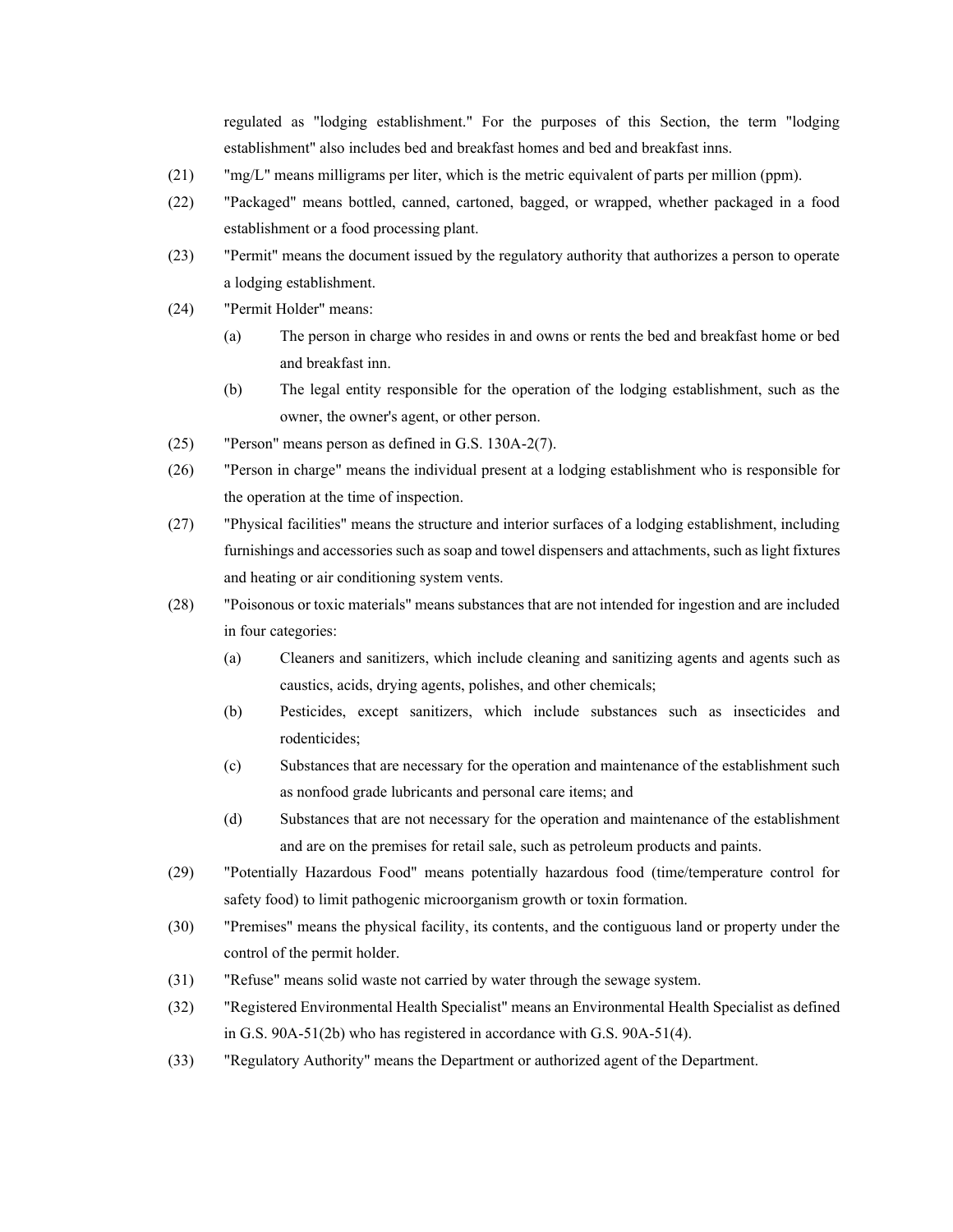- (34) "Sanitization" means the application of cumulative heat or chemicals on cleaned food-contact surfaces that, when evaluated for efficacy, is sufficient to yield a reduction of five logs, which is equal to a 99.999% reduction, of representative disease microorganisms.
- (35) "Sewage" means liquid waste containing animal or vegetable matter in suspension or solution and may include liquids containing chemicals in solution.
- (36) "Single-use articles" means tableware, carry-out utensils, and other items such as bags, containers, placemats, stirrers, straws, toothpicks, and wrappers that are designed and constructed for one time, one person use after which they are intended for discard. It also includes utensils and bulk food containers designed and constructed to be used once and discarded, such as wax paper, butcher paper, plastic wrap, formed aluminum food containers, jars, plastic tubs or buckets, bread wrappers, pickle barrels, ketchup bottles, and number 10 cans.
- (37) "Tableware" means eating, drinking, and serving utensils for table use such as flatware including forks, knives, and spoons; hollowware including bowls, cups, serving dishes, and tumblers; and plates.
- (38) "Temperature measuring device" means a thermometer, thermocouple, thermistor, or other device that indicates the temperature of food, air, or water.
- (39) "Transitional Permit" means a permit issued by the regulatory authority upon the transfer of ownership or lease of an existing lodging establishment to allow the correction of construction and equipment problems that do not represent an immediate threat to public health.
- (40) "Utensil" means a food-contact implement or container used in the storage, preparation, transportation, dispensing, sale, or service of food, such as kitchenware or tableware that is multiuse, single-service, or single-use; gloves used in contact with food; temperature sensing probes of food temperature measuring devices; and probe-type price or identification tags used in contact with food.
- (41) "Warewashing" means the cleaning and sanitizing of utensils and food-contact surfaces of equipment.
- *History Note: Authority G.S. 130A-4; 130A-6; 130A-248; Eff. October 1, 2017.*

## **15A NCAC 18A .1822 MANAGEMENT AND PERSONNEL**

(a) Bed and breakfast homes or bed and breakfast inns shall comply with Parts 2-1 through 2-4 of the Food Code as amended by Rule 15A NCAC 18A .2652, with the following exceptions:

- (1) Food preparation shall not be prohibited in a bed and breakfast home or bed and breakfast inn.
- (2) Nothing shall prohibit family style dining or return to self-service areas such as buffets in a bed and breakfast home or bed and breakfast inn.
- (3) The requirement in Section 2-102.12 of the Food Code as amended by Rule 15A NCAC 18A .2652 shall be effective one year after the effective date of this Rule.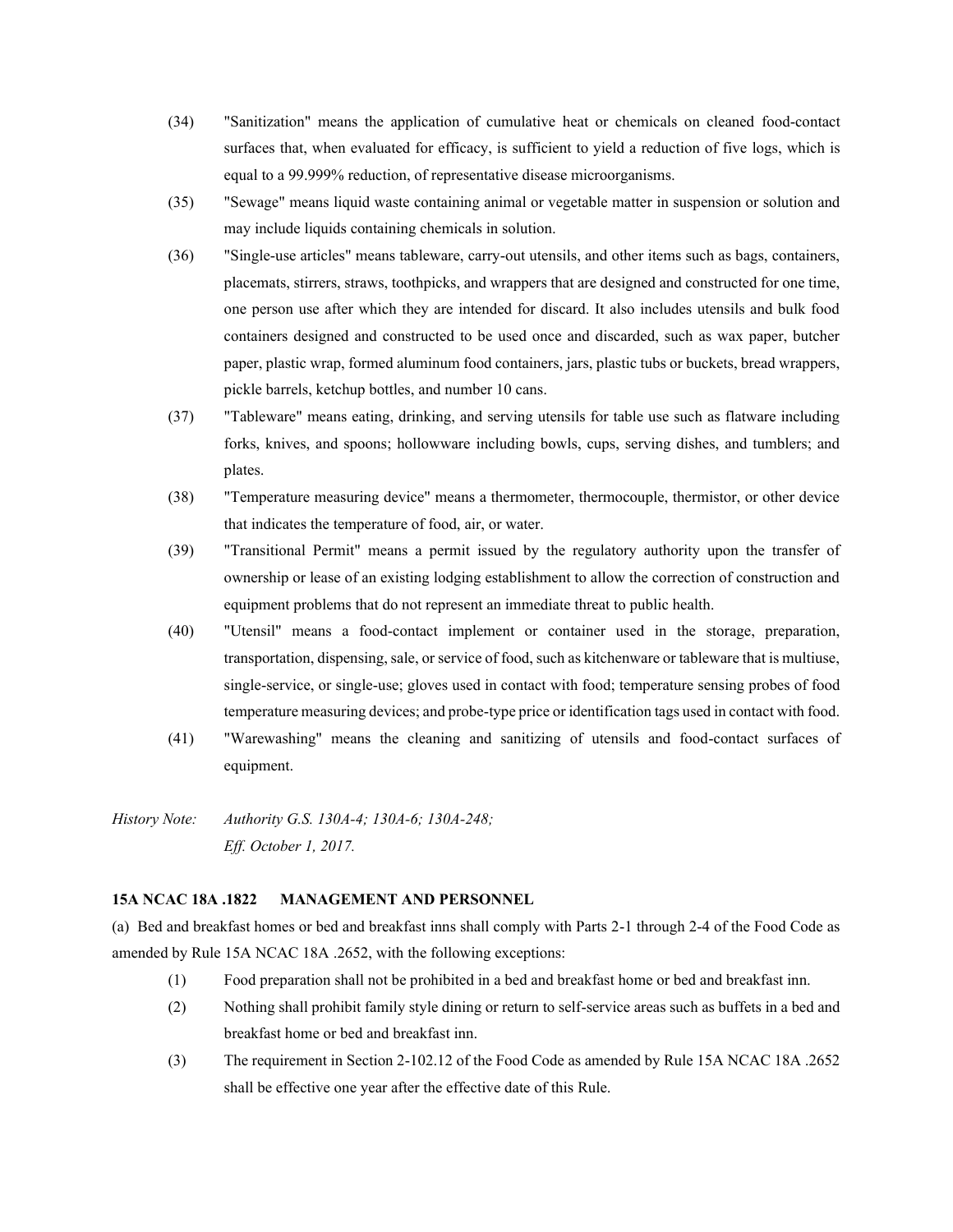(b) Lodging establishment employees shall comply with the requirements of Sections 2-301.11, 2-301.12, 2-301.14, 2-301.15, 2-304.11, 2-401.11, 2-401.12, and 2-403.11 of the Food Code as amended by Rule 15A NCAC 18A .2652.

*History Note: Authority G.S. 130A-4; 130A-6; 130A-248; Eff. October 1, 2017.*

# **15A NCAC 18A .1823 FOOD**

(a) Lodging establishments that prepare and serve food shall obtain a food establishment permit unless exempted by G.S. 130A-250.

(b) Food prepared in a bed and breakfast home or a bed and breakfast inn shall comply with Chapter 3 of the Food Code as amended by Rule 15A NCAC 18A .2653. The rules in this Section shall not prohibit family style service in bed and breakfast homes and bed and breakfast inns, and no additional protection or labeling of food shall be required during display and service in these establishments.

(c) In lodging establishments, ice used for room service shall be manufactured from a water supply that complies with 15A NCAC 18A .1700, "Rules Governing the Sanitation of Protection of Water Supplies Rules" and 15A NCAC 18C and shall be stored and handled in a manner so as to prevent contamination. All ice machines for use by guests shall dispense ice without exposing stored ice to guests.

*History Note: Authority G.S. 130A-4; 130A-6; 130A-248; Eff. October 1, 2017.*

## **15A NCAC 18A .1824 EQUIPMENT AND UTENSILS**

(a) Food-contact surfaces shall comply with Parts 4-1 and 4-2 of the Food Code as amended by Rule 15A NCAC 18A .2654. This shall not prohibit the use of domestic equipment.

(b) Equipment and utensils shall be kept clean and in good repair.

(c) All kitchenware and food-contact surfaces of equipment, excluding cooking surfaces of equipment, used in the preparation or serving of food or drink, and all food storage utensils, in a bed and breakfast home or bed and breakfast inn shall be cleaned and sanitized, as required in Parts 4-6 and 4-7 of the Food Code as amended by Rule 15A NCAC 18A .2654 after each use, air dried, and stored in a manner to prevent contamination.

(d) Cooking and baking equipment in a bed and breakfast home or bed and breakfast inn shall be cleaned no less than once each day.

(e) Nonfood-contact surfaces of equipment shall be clean.

(f) Sanitizers used for sanitization of kitchenware and food-contact surfaces shall be maintained as required in Part

4-5 of the Food Code as amended by Rule 15A NCAC 18A .2564.

- (g) Nothing in this Rule shall require sanitization as exempted in guest rooms per G.S. 130A-248(a3)(3).
- (h) Sinks in guest rooms shall be sanitized before washing multi-use utensils.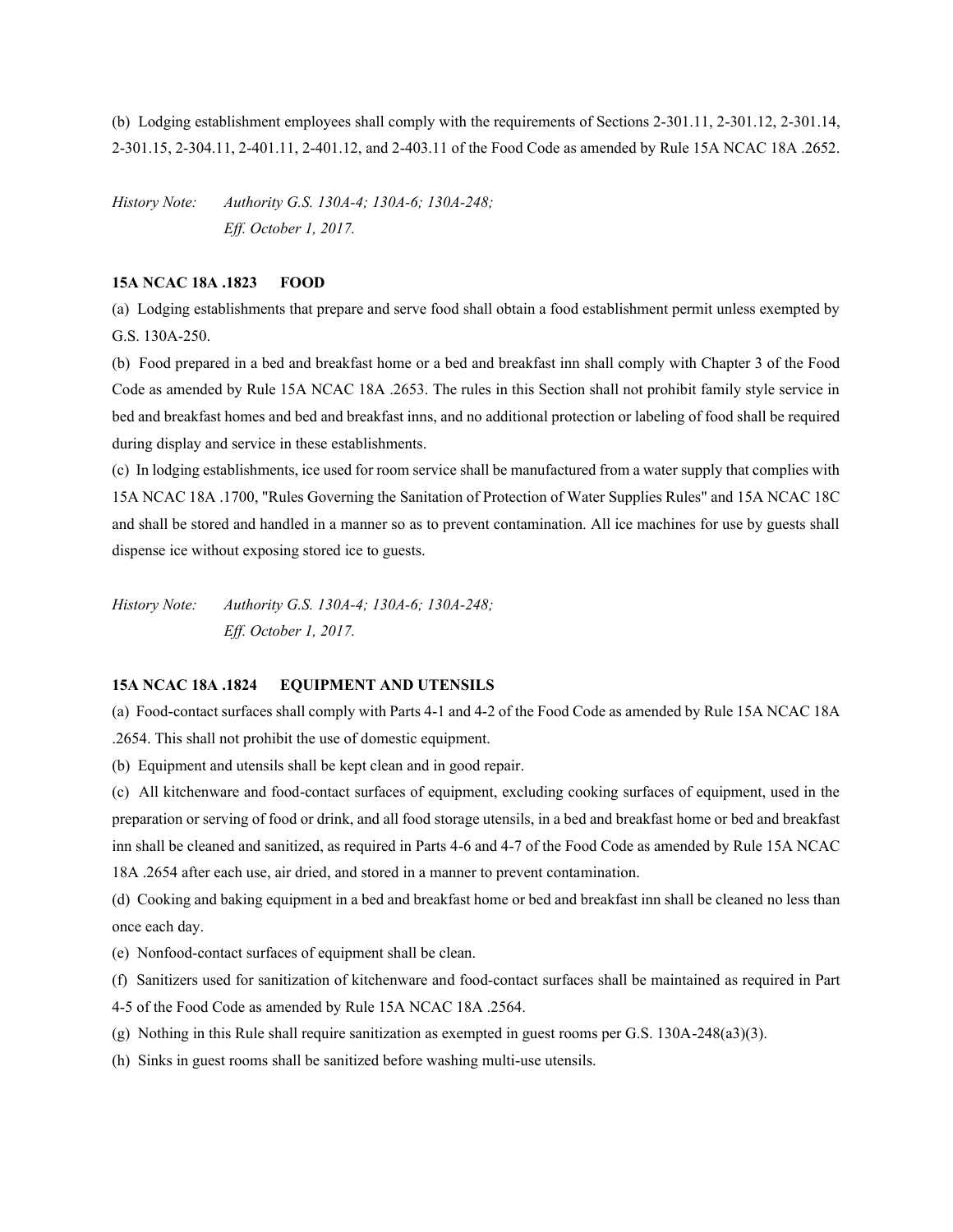(i) Single-use articles may be used if discarded after each use. Single-use articles must be stored and handled to prevent contamination.

(j) A food temperature measuring device with a small diameter probe shall be provided and accessible for use by employees in ensuring attainment and maintenance of food temperatures.

(k) A test kit or other device that measures the concentration in mg/L of sanitizing solutions shall be

provided by the lodging establishment.

(l) Equipment for preparing coffee and tea shall be kept clean, but is exempt from sanitization required by Paragraph (c) of this Rule.

*History Note: Authority G.S. 130A-4; 130A-6; 130A-248; Eff. October 1, 2017.*

#### **15A NCAC 18A .1825 WATER, PLUMBING, AND WASTE**

(a) Water, plumbing, and waste shall comply with Chapter 5 of the Food Code as amended by Rule 15A NCAC 18A .2655. The requirements of Sections 5-202.12, 5-203.11, 5-203.12, 5-203.13, 5-204.11, and 5-205.11 of the Food Code as amended by Rule 15A NCAC 18A .2655 shall be effective one year after the effective date of this Rule.

(b) Bed and Breakfast Homes that are permitted prior to April 2017 and only serve the breakfast meal shall not be required to provide a separate handwashing sink in the kitchen.

(c) A handwashing sink, located to allow use by employees handling clean and soiled linen, shall be provided. This requirement shall be effective one year after the effective date of this Rule. Facilities that do not have handwashing sinks in soiled linen areas shall not be required to install additional lavatories if a hand hygiene program, approved by the regulatory authority, is used.

(d) Baths, handwashing sinks, and toilets shall be provided for each guest room or unit in lodging establishments constructed on or after December 1, 1988.

(e) All refuse shall be collected and stored in covered receptacles. Refuse receptacles shall be kept clean and in good repair.

(f) Where dumpsters are used, a contract for off-site cleaning shall constitute compliance with Paragraph (e) of this rule.

(g) Refuse shall be removed from the premises at a frequency that will prevent the development of odors and other conditions that attract or harbor insects and rodents.

*History Note: Authority G.S. 130A-4; 130A-6; 130A-248; Eff. October 1, 2017.*

# **15A NCAC 18A .1826 PHYSICAL FACILITIES**

(a) Handwashing sinks as required in Rule .1825 in this Section shall be supplied with hand soap, and either individual, disposable towels; a continuous towel system that supplies the user with a clean towel; a heated-air hand drying device;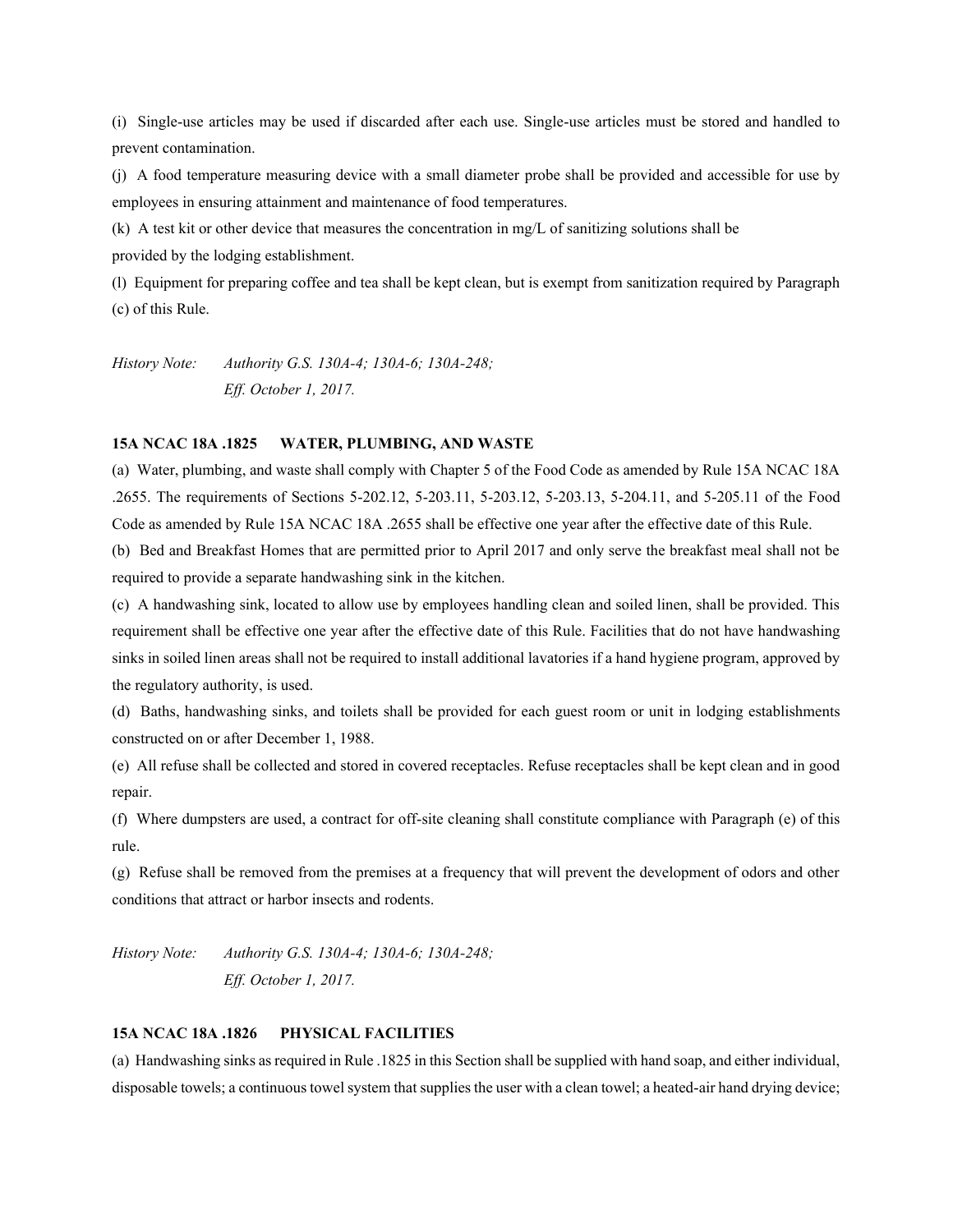or a hand drying device that employs an air-knife system that delivers high velocity, pressurized air at ambient temperatures. Handwashing sinks in guest rooms shall be supplied with soap and clean towels.

(b) Toilets or urinals shall be provided as in Rule .1825 of this Section and shall have a supply of toilet tissues available at each toilet.

(c) Sinks, vanities, toilets, and showers in guest rooms shall be cleaned and sanitized between guests.

(d) The light intensity shall be minimum 215 lux/20 foot candles at a distance of 75 cm/30 inches above the floor in areas used for handwashing, warewashing, and equipment and utensil storage, and in toilet rooms.

(e) Where natural ventilation only is provided, outside openings shall be screened and in good repair. Windows and doors shall be kept clean and in good repair.

(f) Physical facilities shall be kept clean and in good repair.

(g) Perimeter walls and roofs shall protect the lodging establishment from the weather and the entry of insects, rodents, and other pests.

(h) Furnishings, bathroom fixtures, carpets, and other accessories in guest rooms, shall be kept clean and in good repair.

(i) The premises and guest rooms shall be maintained free of insects, rodents, and other pests. The presence of insects, rodents, and other pests shall be controlled to eliminate their presence on the premises by: inspecting incoming shipments of food and supplies; inspecting the premises for evidence of pests; and eliminating harborage conditions.

(j) Live animals shall be prohibited from entering areas of food preparation, storage, sales, display, or dining. This excludes service animals accompanying persons with disabilities in areas that are not used for food preparation.

*History Note: Authority G.S. 130A-4; 130A-6; 130A-248; Eff. October 1, 2017.*

#### **15A NCAC 18A .1827 PREMISES, STORAGE, POISONOUS OR TOXIC MATERIALS**

(a) There shall be no fly or mosquito breeding places, rodent harborages, or undrained areas on the premises. The premises shall free of litter and items unnecessary to the operation or maintenance of the lodging establishment, such as equipment that is nonfunctional or no longer used.

(b) Only pesticides that have been registered with the EPA and with the N.C. Department of Agriculture and Consumer Services shall be used and only for the specific use for which they have been approved. Such pesticides shall be used as directed on the label and shall be handled and stored to avoid health hazards. Pesticides shall not be accessible to guests.

(c) Household cleaning agents such as bleaches, detergents, and polishes shall be used and stored according to manufacturer's recommendations.

(d) Sanitizing solutions shall not be stored in or dispensed from containers previously containing other poisonous or toxic materials.

(e) Chemical sanitizers and other chemical antimicrobials applied to food-contact surfaces shall meet the requirements specified in "40 CFR 180.940," tolerance exemptions for active and inert ingredients for use in antimicrobial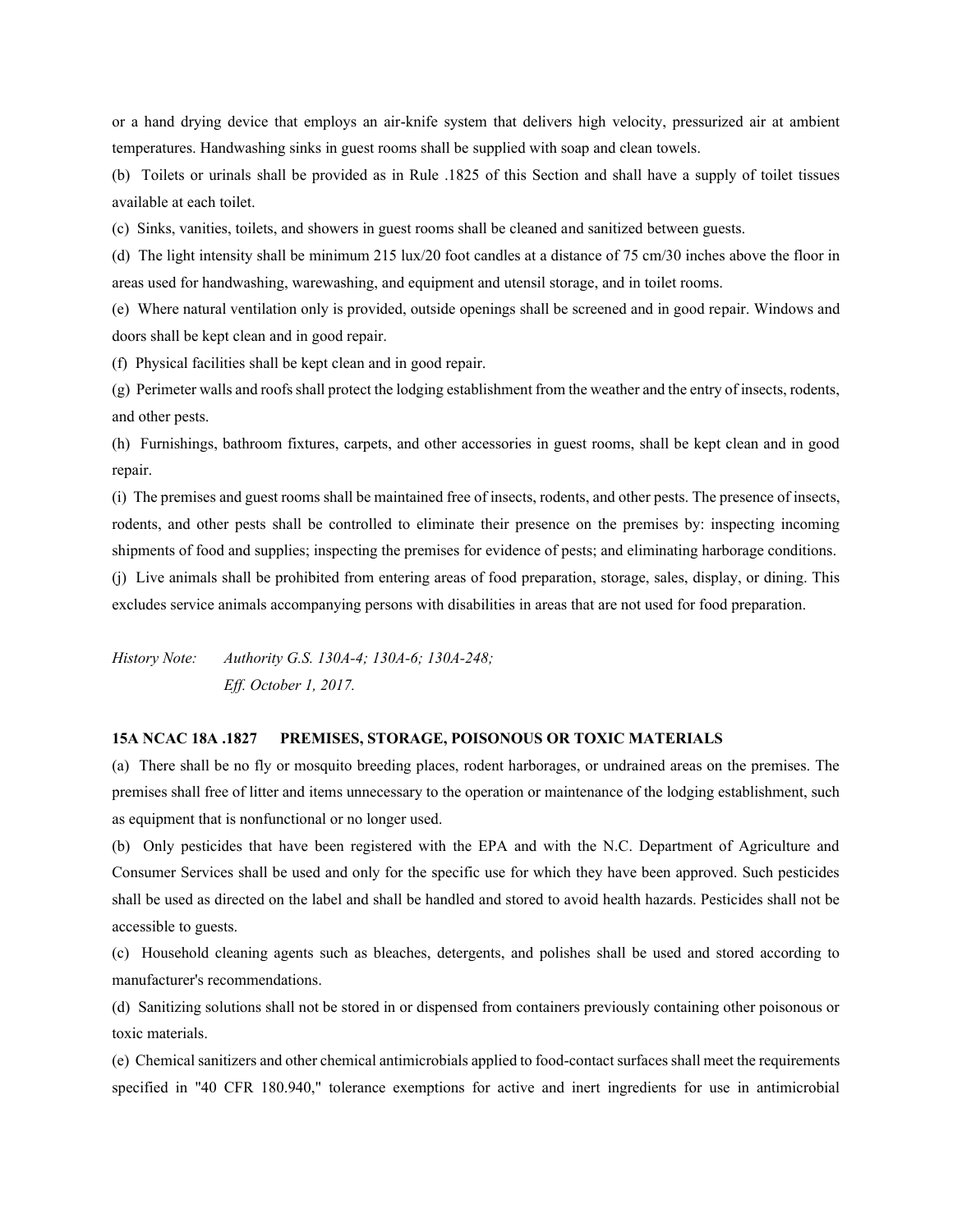formulations (food-contact surface sanitizing solutions). 40 CFR 180.940 is hereby incorporated by reference, including all subsequent editions and amendments, and can be accessed free of charge at https://www.gpo.gov/fdsys/granule/CFR-2012-title40-vol25/CFR-2012-title40-vol25-sec180-940.

(f) Medications under the control of the permit holder shall be stored in a manner to avoid contamination of food and food contact surfaces.

(g) A storage area shall be provided for building and ground maintenance tools and supplies and stored in a manner to avoid contamination of food and food contact surfaces, linen, and single-use articles.

*History Note: Authority G.S. 130A-4; 130A-6; 130A-248; Eff. October 1, 2017.*

#### **15A NCAC 18A .1828 LAUNDRY AND LINENS**

(a) Except as specified in Paragraph (b) of this Rule, clean bed and bath linen in good repair shall be provided for each guest who is provided accommodations and shall be changed between successive guests. Two sheets shall be provided for each bed. The lower sheet shall be folded under both ends of the mattress. The upper sheet shall be folded under the mattress at the lower end.

(b) If bed covers are not cleaned between successive guests, the upper sheet shall be folded under the mattress at the lower end and folded over the bed cover minimum six inches at the top end.

(c) Clean linen and supplies shall be stored in cabinets, or on shelves in linen and supply storage rooms. Cabinets, shelves, and storage rooms shall be in good repair and kept clean.

(d) Items on housekeeping carts shall be arranged in a manner to prevent cross-contamination between soiled and cleaned items. Housekeeping carts shall be kept clean and stored to protect items from contamination.

(e) Soiled laundry shall be handled and stored separately from clean laundry using separate cleanable carts or bags. Carts used for soiled laundry shall be labeled or identified for soiled laundry use only.

*History Note: Authority G.S. 130A-4; 130A-6; 130A-248; Eff. October 1, 2017.*

## **15A NCAC 18A .1829 PERMITS**

(a) No permit for a lodging establishment shall be issued to a person until an application is submitted in accordance with Rule .1833 and an evaluation by the regulatory authority shows that the establishment complies with this Section. However, for bed and breakfast homes and inns, the regulatory authority shall allow a period of 210 days after the date of issuance of the permit to comply with the certified food protection manager requirements in Rule .1822 of this Section.

(b) Upon transfer of ownership of an existing lodging establishment, the regulatory authority shall complete an evaluation. If the lodging establishment satisfies all the requirements of the rules, a permit shall be issued. If the lodging establishment does not satisfy all the requirements of the rules, a permit shall not be issued. A transitional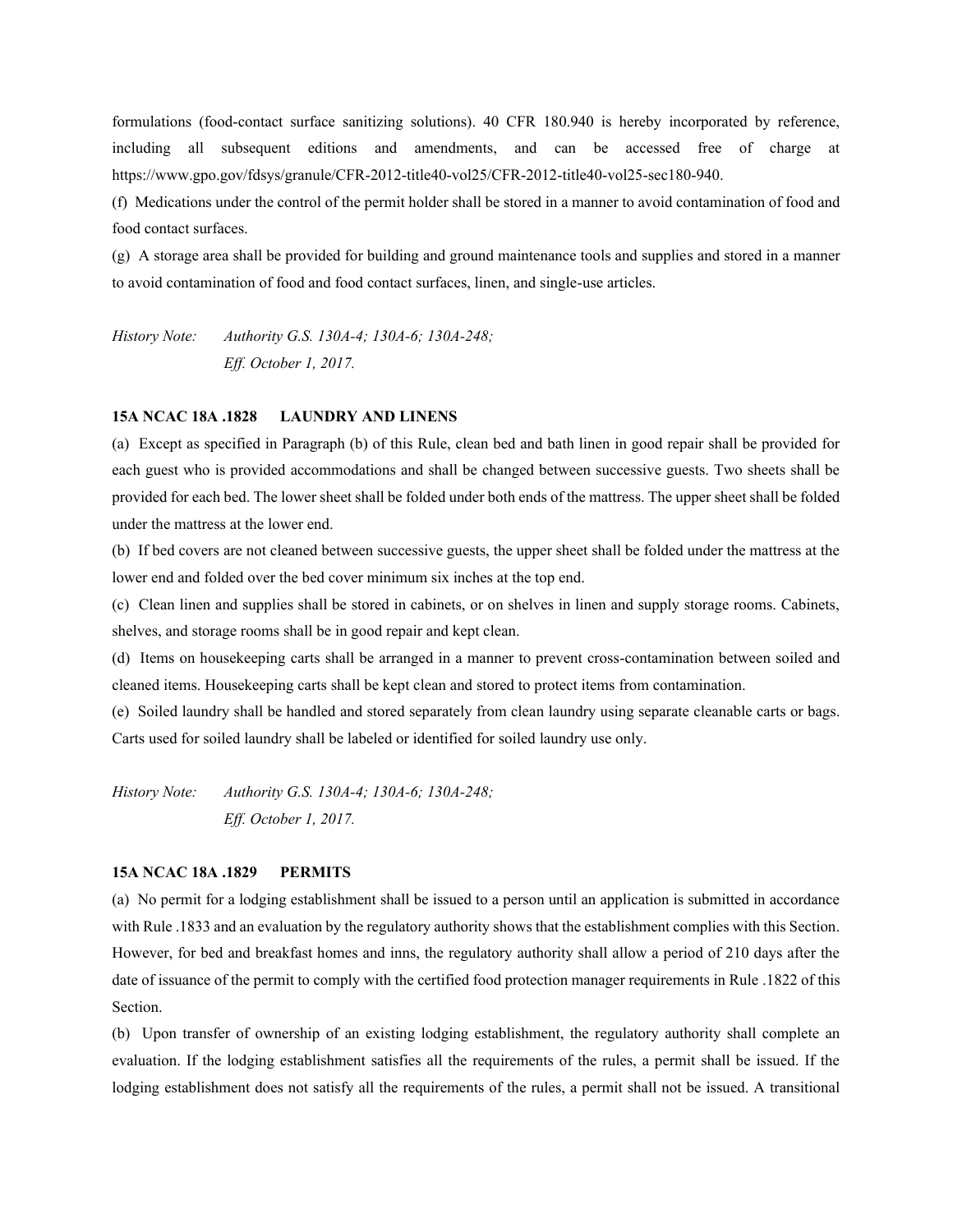permit shall be issued if the regulatory authority determines that the noncompliant items are construction or equipment problems that do not represent an immediate threat to public health. The transitional permit shall expire 180 days after the date of issuance, unless suspended or revoked before that date, and shall not be renewed. Upon expiration of a transitional permit, the permit holder shall have corrected the noncompliant items and obtained a permit, or the lodging establishment shall not continue to operate.

(c) The regulatory authority shall impose conditions on the issuance of a permit or a transitional permit if necessary to ensure that a lodging establishment remains in compliance with this Section. Conditions may be specified for one or more of the following areas:

- (1) The number of bedrooms or persons housed;
- (2) The amount of laundry or kitchen and warewashing equipment on the premises;
- (3) Time schedules in completing minor construction items;
- (4) Modification or maintenance of water supplies, water use fixtures, and sanitary sewage systems;
- (5) Use of facilities for more than one purpose;
- (6) Continuation of contractual arrangements upon which basis the permit was issued; or
- (7) Any other conditions necessary for a lodging place to remain in compliance with this Section.

(d) If a permit or transitional permit has been suspended, the suspension shall be lifted if the regulatory authority has evaluated the lodging establishment and found that the violations causing the suspension have been corrected. If a permit or transitional permit has been revoked, a new permit shall be issued only after a request is made by the permit holder and the regulatory authority has evaluated the lodging establishment and found it to comply with the rules of this Section. The evaluations shall be conducted within 15 days after the request is made by the permit holder.

*History Note: Authority G.S. 130A-4; 130A-6; 130A-248; Eff. October 1, 2017.*

## **15A NCAC 18A .1830 PUBLIC DISPLAY OF GRADE CARD**

(a) Upon initial inspection of a lodging establishment or if a renovation or other change in the establishment makes the grade card not visible, the regulatory authority shall designate the location for posting the grade card. The grade card shall be located in a conspicuous place where it may be readily observed by the public upon entering the lodging establishment. If the person in charge of the lodging establishment objects to the location designated by the regulatory authority, the grade card may be posted in another location that meets the criteria of this Rule if agreed upon by the person in charge and the regulatory authority.

(b) When an inspection of a lodging establishment is made, the regulatory authority shall remove the existing grade card, issue a new grade card, and post the new grade card in the same location where the grade card was previously posted as long as that location remains conspicuous. The person in charge of the lodging establishment shall keep the grade card posted at the designated location at all times. The grade card may be posted in another location that meets the criteria of this Rule if agreed upon by the person in charge and the regulatory authority.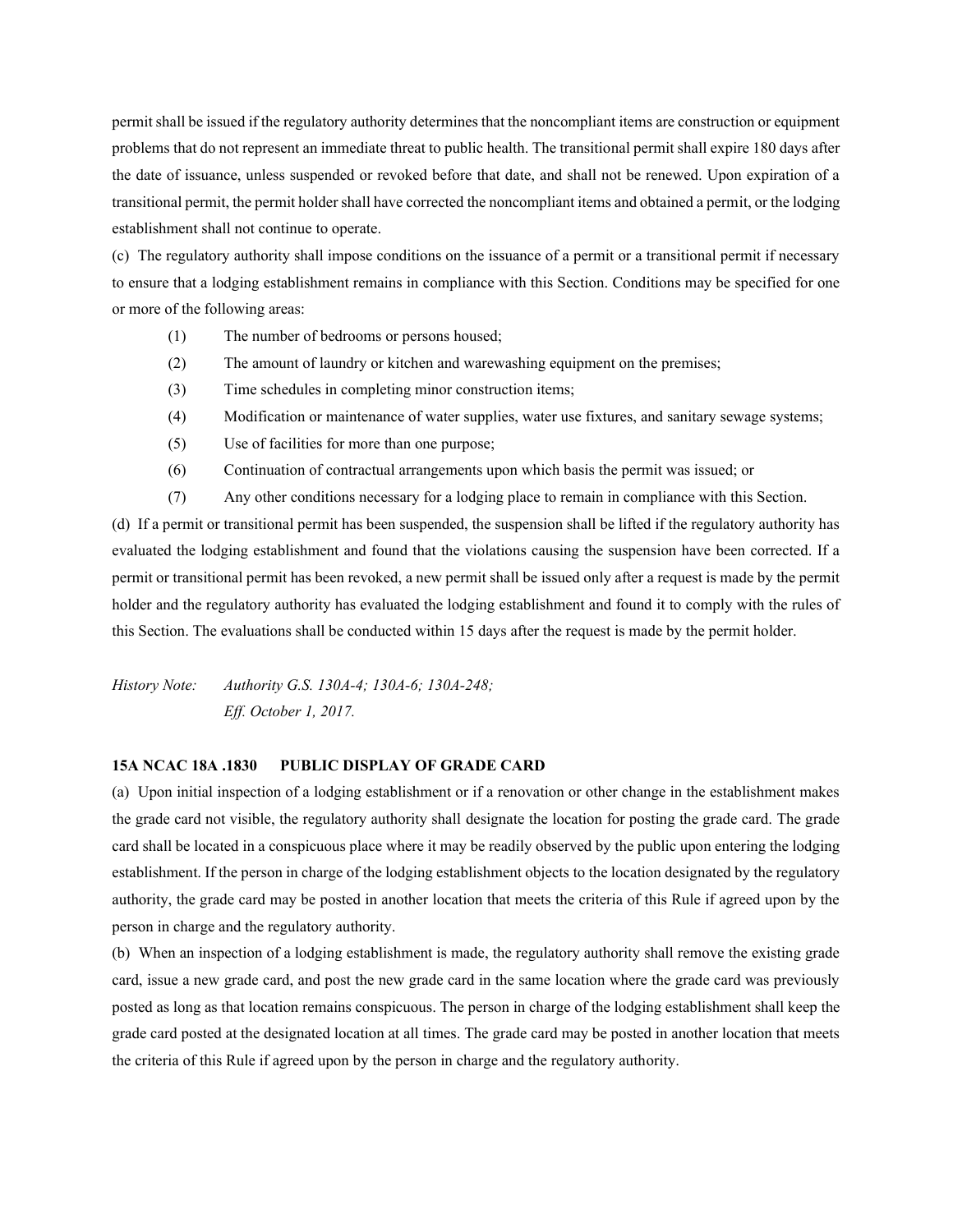(c) The grade card issued by the Department shall be posted. The posted grade card shall be black on a white background. The alphabetical and numerical rating shall be 1.5 inches in height.

*History Note: Authority G.S. 130A-4; 130A-6; 130A-248; 130A-249; Eff. October 1, 2017.*

## **15A NCAC 18A .1831 INSPECTIONS AND REINSPECTIONS**

(a) Upon entry into a lodging establishment, the regulatory authority shall provide identification and the purpose in visiting that establishment. The regulatory authority shall inquire as to the identity of the person in charge and invite the person in charge to accompany the regulatory authority during the inspection. If no employee is identified as the person in charge, the regulatory authority shall invite an employee to accompany them on the inspection. Following the inspection, the regulatory authority shall offer to review the results of the inspection with the person in charge or employee, as applicable.

(b) The grading of lodging establishments shall be conducted using an inspection form furnished by the regulatory authority. The form shall provide the following information:

- (1) The name and mailing address of the lodging establishment;
- (2) The name of the permit holder;
- (3) The permit status and score given;
- (4) Standards of construction and operation as listed in Rules .1821 through .1834 of this Section;
- (5) An explanation for all points deducted;
- (6) The signature of the regulatory authority; and
- (7) The date.

(c) The grading of lodging establishments shall be based on the standards of operation and construction as set forth in Rules .1821 through .1834 of this Section.

(d) The Inspection of Lodging Establishment form shall be used to document points assessed for violation of the rules of this Section as follows:

- (1) Violation of Part 2-1 of the Food Code incorporated by reference in Rule .1822 of this Section related to person in charge present, certification by accredited program or performs duties shall equal no more than 2 points.
- (2) Violation of Part 2-1 of the Food Code incorporated by reference in Rule .1822 of this Section related to management awareness, policy present, and allergy awareness shall equal no more than 2 points.
- (3) Violation of Part 2-2 of the Food Code incorporated by reference in Rule.1822 of this Section related to use of reporting, restriction, and exclusion shall equal no more than 2 points.
- (4) Violation of Part 2-4 or Chapter 3 of the Food Code incorporated by reference in Rules .1822 and .1823 of this Section related to eating, tasting, drinking, or tobacco use shall equal no more than 1 point.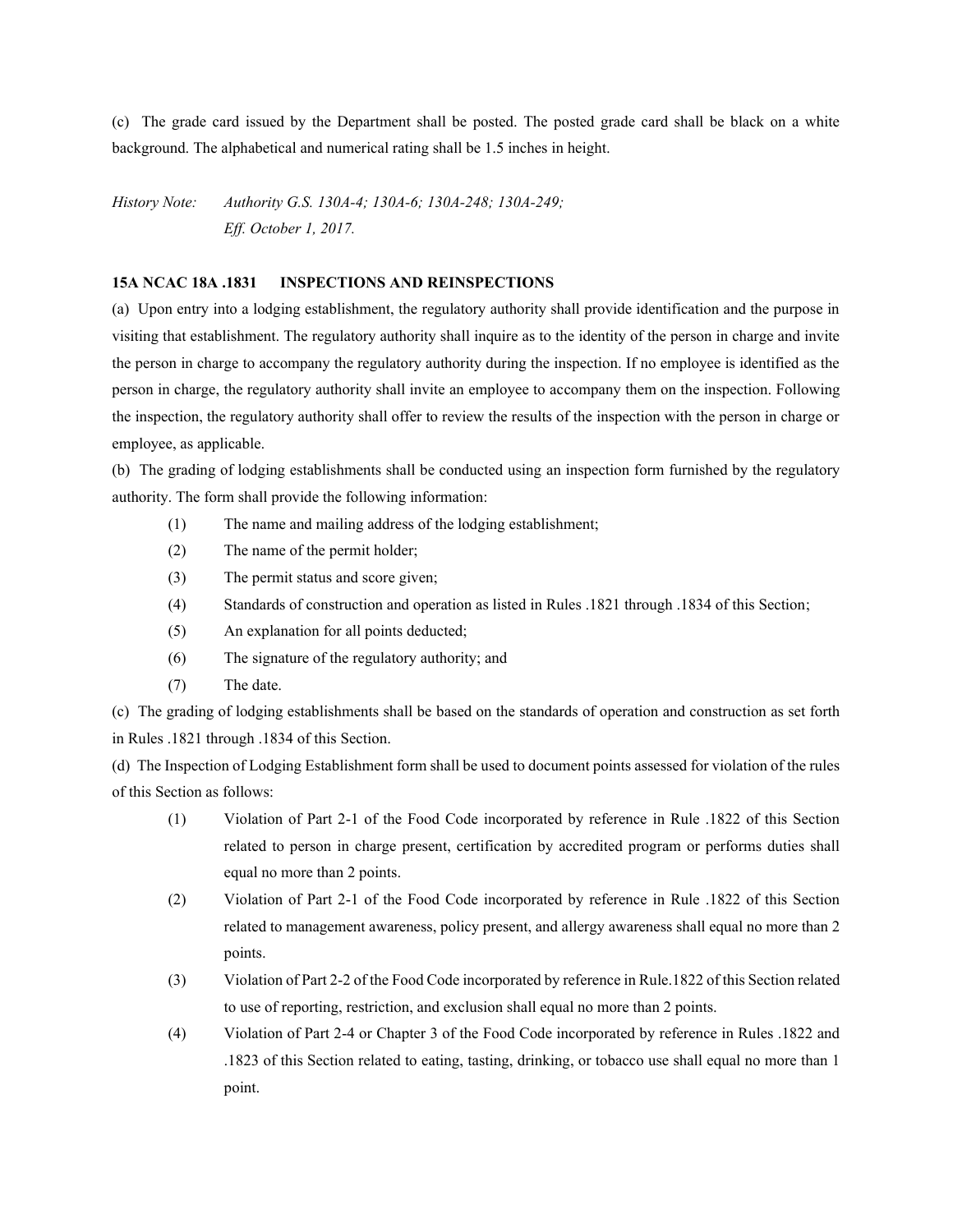- (5) Violation of Parts 2-3 through 2-4 of the Food Code incorporated by reference in Rule .1822 of this Section related to personal cleanliness and hair restraints shall equal no more than 1 point.
- (6) Violation of Part 2-3 or Chapter 3 of the Food Code incorporated by reference in Rules .1822 and .1823 of this Section related to hands clean shall equal no more than 4 points.
- (7) Violation of Chapter 3 of the Food Code incorporated by reference in Rule .1823 of this Section related to food obtained from approved source, good condition, safe, and unadulterated shall equal no more than 3 points.
- (8) Violation of Chapter 3 of the Food Code incorporated by reference in Rule .1823 of this Section related to food separated and protected from contamination shall equal no more than 3 points.
- (9) Violation of Rule .1823 or Chapter 3 of the Food Code incorporated by reference in Rule .1823 of this Section related to food protected from environmental or other sources of contamination, including proper dispensing of ice, shall equal no more than 3 points.
- (10) Violation of Chapter 3 of the Food Code incorporated by reference in Rule .1823 of this Section related to cooking/reheating temperatures shall equal no more than 3 points.
- (11) Violation of Chapter 3 of the Food Code incorporated by reference in Rule .1823 of this Section related to proper cooling and approved methods shall equal no more than 3 points.
- (12) Violation of Chapter 3 of the Food Code incorporated by reference in Rule .1823 of this Section related to cold/hot holding temperatures shall equal no more than 3 points.
- (13) Violation of Chapter 3 of the Food Code incorporated by reference in Rule .1823 of this Section related to date marking shall equal no more than 3 points.
- (14) Violation of Rule .1824 or Parts 4-1 through 4-2 of the Food Code incorporated by reference in Rule .1824 of this Section related to equipment, food and nonfood-contact surfaces approved, cleanable, properly designed, constructed and used shall equal no more than 1 point.
- (15) Violation of Rule .1824 of this Section related to utensils, equipment properly stored, dried and handled shall equal no more than 1 point.
- (16) Violation of Rule .1824 or Part 4-6 of the Food Code incorporated by reference in Rule .1824 of this Section related to warewashing facilities installed, maintained and used shall equal no more than 2 points.
- (17) Violation of Rule 1824 or Parts 4-5 through 4-7 of the Food Code incorporated by reference in Rule .1824 of this Section or of Rule .1827 of this Section related to food-contact surfaces cleaned and sanitized where required and sanitizers maintained as required shall equal no more than 3 points.
- (18) Violation of Rule .1824 of this Section related to cooking surfaces of equipment and nonfoodcontact surfaces clean shall equal no more than 1 point.
- (19) Violation of Rule .1824 of this Section related to single-use articles properly stored and used shall equal no more than 1 point.
- (20) Violation of Rule 1824 of this Section related to temperature measuring devices and sanitizer test kits provided shall equal no more than 2 points.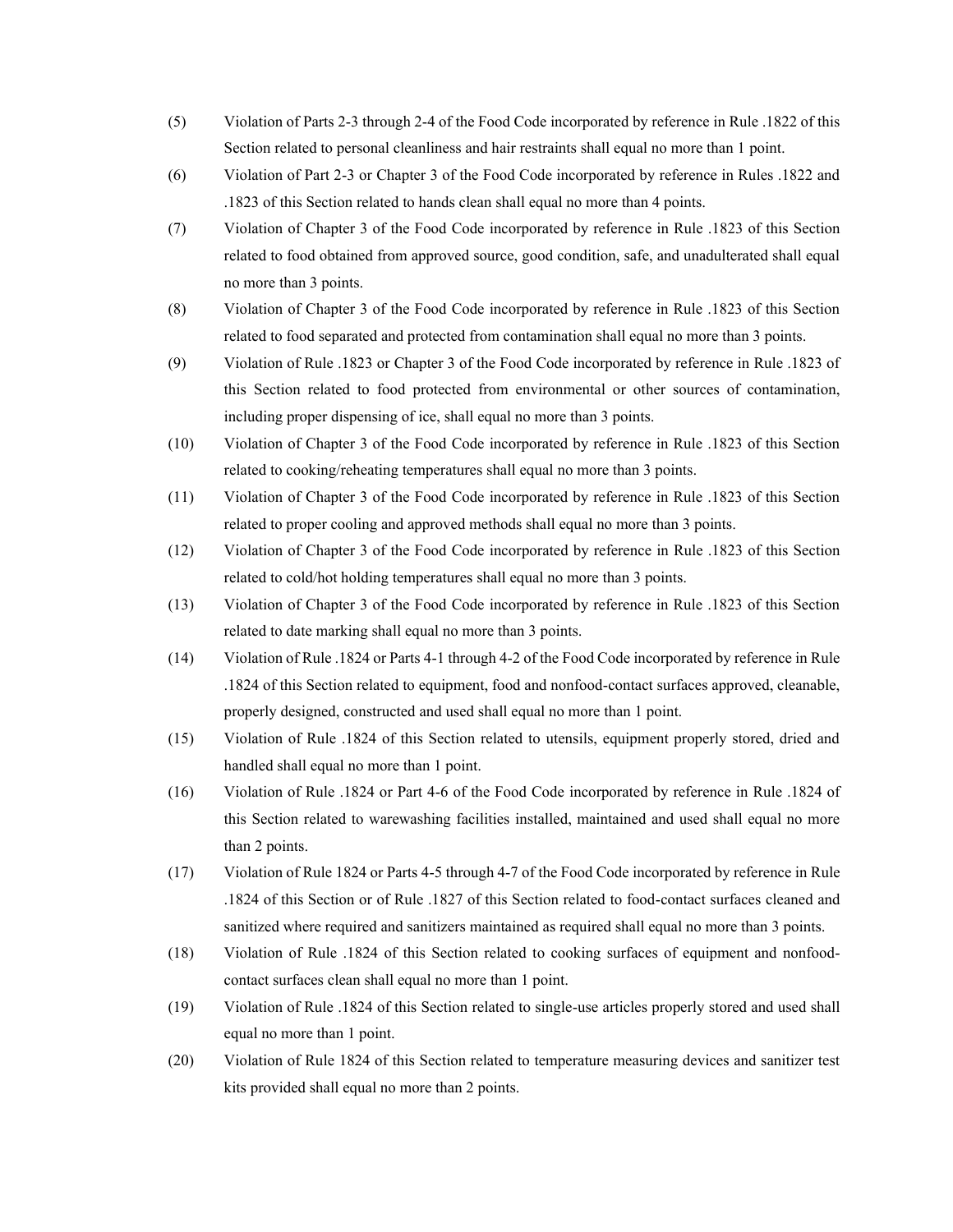- (21) Violation of Rule .1825 or Chapter 5 of the Food Code incorporated by reference in Rule .1825 or .1826 of this Section related to handwashing sinks supplied and accessible and toilet tissue supplied shall equal no more than 2 points.
- (22) Violation of Rule .1823 of this Section or Chapter 5 of the Food Code incorporated by reference in Rule .1825 of this Section related to water from approved source, backflow prevention, plumbing in good repair shall equal no more than 4 points.
- (23) Violation of Chapter 5 of the Food Code incorporated by reference in Rule .1825 of this Section related to service sink or other approved method and mop storage shall equal no more than 2 points.
- (24) Violation of Chapter 5 of the Food Code incorporated by reference in Rule .1825 of this Section related to sewage and waste water disposal shall equal no more than 4 points.
- (25) Violation of Rule .1826 of this Section related to natural ventilation and lighting requirements shall equal no more than 2 points.
- (26) Violation of Rule .1826 of this Section related to furnishings clean and in good repair and guest room bathroom fixtures clean and sanitized between guests shall equal no more than 4 points.
- (27) Violation of Rule .1826 of this Section related to physical facilities installed, maintained and clean shall equal no more than 4 points.
- (28) Violation of Rule .1826 of this Section related to insects and rodents present shall equal no more than 4 points.
- (29) Violation of Rule .1828 of this Section related to linens changed as required shall equal no more than 3 points.
- (30) Violation of Rule .1828 of this Section related to linen clean and in good repair shall equal no more than 4 points.
- (31) Violation of Rule .1828 of this Section related to linen properly handled and stored shall equal no more than 3 points.
- (32) Violation of Rule .1828 of this Section related to housekeeping carts shall equal no more than 4 points.
- (33) Violation of Rule .1825 or Chapter 5 of the Food Code incorporated by reference in Rule .1825 of this Section or of Rule .1827 of this Section related to garbage and refuse disposal and facilities maintained shall equal no more than 2 points.
- (34) Violation of Rule .1826 or .1827 of this Section related to premises maintained to prevent breeding and harborages shall equal no more than 3 points.
- (35) Violation of Rule .1827 of this Section related to storage areas maintained clean, provided for maintenance equipment shall equal no more than 3 points.
- (36) Violation of Rule .1827 of this Section related to approved pesticide use shall equal no more than 3 points.
- (37) Violation of Rule .1827 of this Section related to household cleaning agents, sanitizers, and medicines properly stored and handled shall equal no more than 3 points.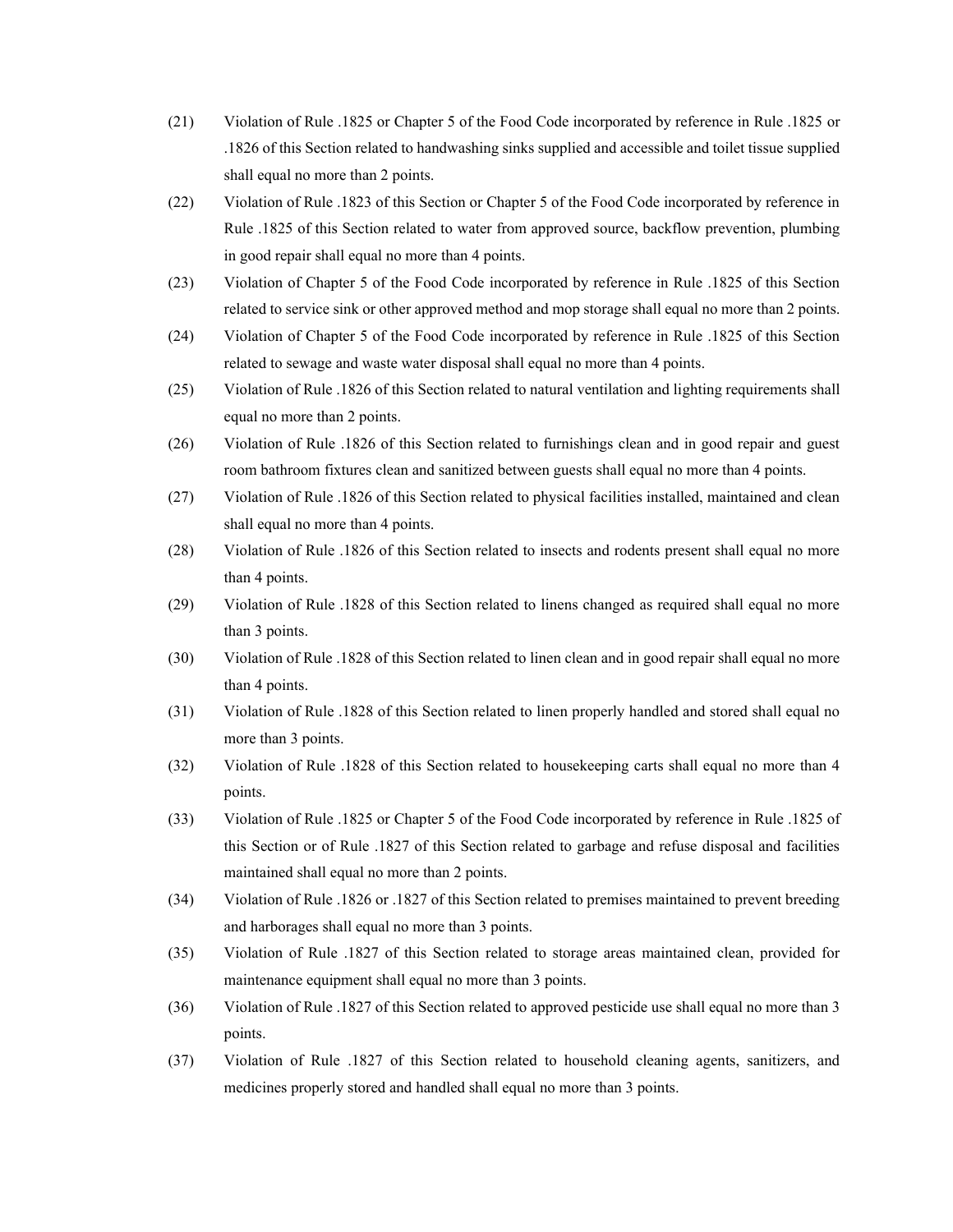(38) Violation of Rule .1827 of this Section related to premises kept neat and clean shall equal no more than 2 points.

(e) Upon request of the permit holder or his or her representative a reinspection shall be made. In the case of establishments that request an inspection for the purpose of raising the alphabetical grade, and that hold unrevoked permits, the regulatory authority shall make an unannounced inspection within 15 days from the date of the request.

*History Note: Authority G.S. 130A-4; 130A-6; 130A-248; 130A-249; Eff. October 1, 2017.*

## **15A NCAC 18A .1832 GRADING**

(a) The grading of lodging establishments shall be based on a system of scoring. A lodging establishment that earns a score of:

- (1) 90 percent or more shall receive a grade A;
- (2) 80 percent and less than 90 percent shall receive a grade B;
- (3) 70 percent and less than 80 percent shall receive a grade C.

(b) Permits shall be immediately revoked in accordance with G.S. 130A-23(d) for lodging establishments receiving a score of less than 70 percent.

*History Note: Authority G.S. 130A-4; 130A-6; 130A-4; 130A-6; 130A-248; 130A-249; Eff. October 1, 2017.*

## **15A NCAC 18A .1833 APPLICATION AND PLAN REVIEW**

(a) Plans drawn to scale for new lodging establishments shall be submitted for review and approval to the local health department prior to initiating construction, or prior to construction of additions or renovations, excluding cosmetic or nonstructural changes to existing lodging establishments.

(b) An applicant shall submit an application for a permit or transitional permit at least 30 days before the date planned for opening the lodging establishment. The applicant shall submit to the regulatory authority a written application for a permit on a form provided by the regulatory authority.

(c) The application form shall include:

- (1) The name, mailing address, telephone number, and signature of the person applying for the permit and the name, mailing address, and location of the lodging establishment;
- (2) Information specifying whether the lodging establishment is owned by an association, corporation, individual, partnership, or other legal entity;
- (3) The name, title, address, and telephone number of the person in charge responsible for the lodging establishment;
- (4) A statement specifying the number of guest rooms or units and whether the lodging establishment is an operation that includes one or more of the following: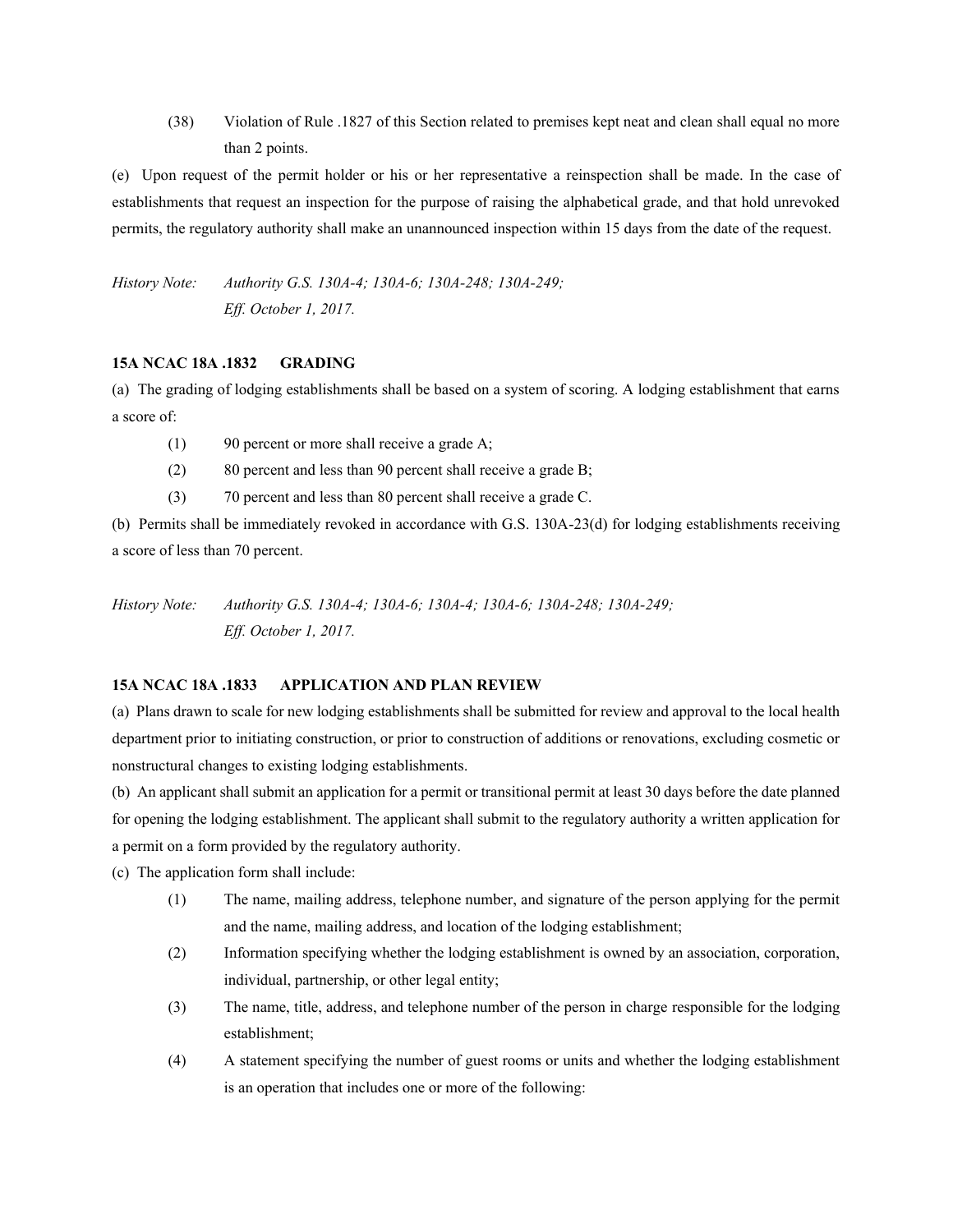- (A) Prepares, or serves potentially hazardous food (time/temperature control for safety food) for guests;
- (B) Prepares only food that is not potentially hazardous (time/temperature control for safety food) for guests;
- (C) Does not prepare, but serves only prepackaged food that is not potentially hazardous (time/temperature control for safety food) for guests;
- (5) Number and type of meals served, and the menu;
- (6) Source of water supply and wastewater disposal; and
- (7) A statement signed by the applicant that attests to the accuracy of the information provided in the application.

*History Note: Authority G.S. 130A-4; 130A-6; 130A-248; Eff. October 1, 2017.*

# **15A NCAC 18A .1834 INFORMAL REVIEW PROCESS**

(a) If a permit holder disagrees with a decision of the local health department on the enforcement of the rules of this Section the permit holder may request an informal review in accordance with Paragraphs (b) and (c) of this Rule.

(b) If the permit holder requests an informal review, the request shall be in writing and shall be postmarked or hand delivered to the local health department within seven days of notice of the decision giving rise to the review. The request shall state the issues in dispute. The informal review shall be conducted by a Registered Environmental Health Specialist authorized as an agent of the Department. If the inspection giving rise to the informal review was conducted by the Environmental Health Supervisor in the county or area where the lodging establishment is located, or when the county or area has only one Registered Environmental Health Specialist assigned to inspect lodging establishments, the Departmental Environmental Health Regional Specialist assigned to that county or area shall conduct the local informal review. As soon as possible, but no later than 30 days of receipt of the request, the person conducting the review shall:

- (1) Contact the permit holder;
- (2) Provide that permit holder an opportunity to be heard on the issues in dispute; and
- (3) Issue a written decision addressing the issues raised in the informal review.

Copies of the decision shall be delivered by the local health department to the permit holder and to the State Health Director. That decision shall be followed by the Department for the purposes of future inspections of the establishment in question unless modified pursuant to Paragraph (c) of this Rule.

(c) Following receipt of the written decision issued pursuant to Paragraph (b) of this Rule, the permit holder who initiated the informal review may request a State informal review of the resulting decision to an Informal Review Officer employed by and designated by the Department as responsible for final decisions on requests for State informal review from throughout the State. Notice of the request for State informal review shall be in writing, shall include a copy of the Environmental Health Supervisor's or his or her representative's decision, and shall be postmarked or